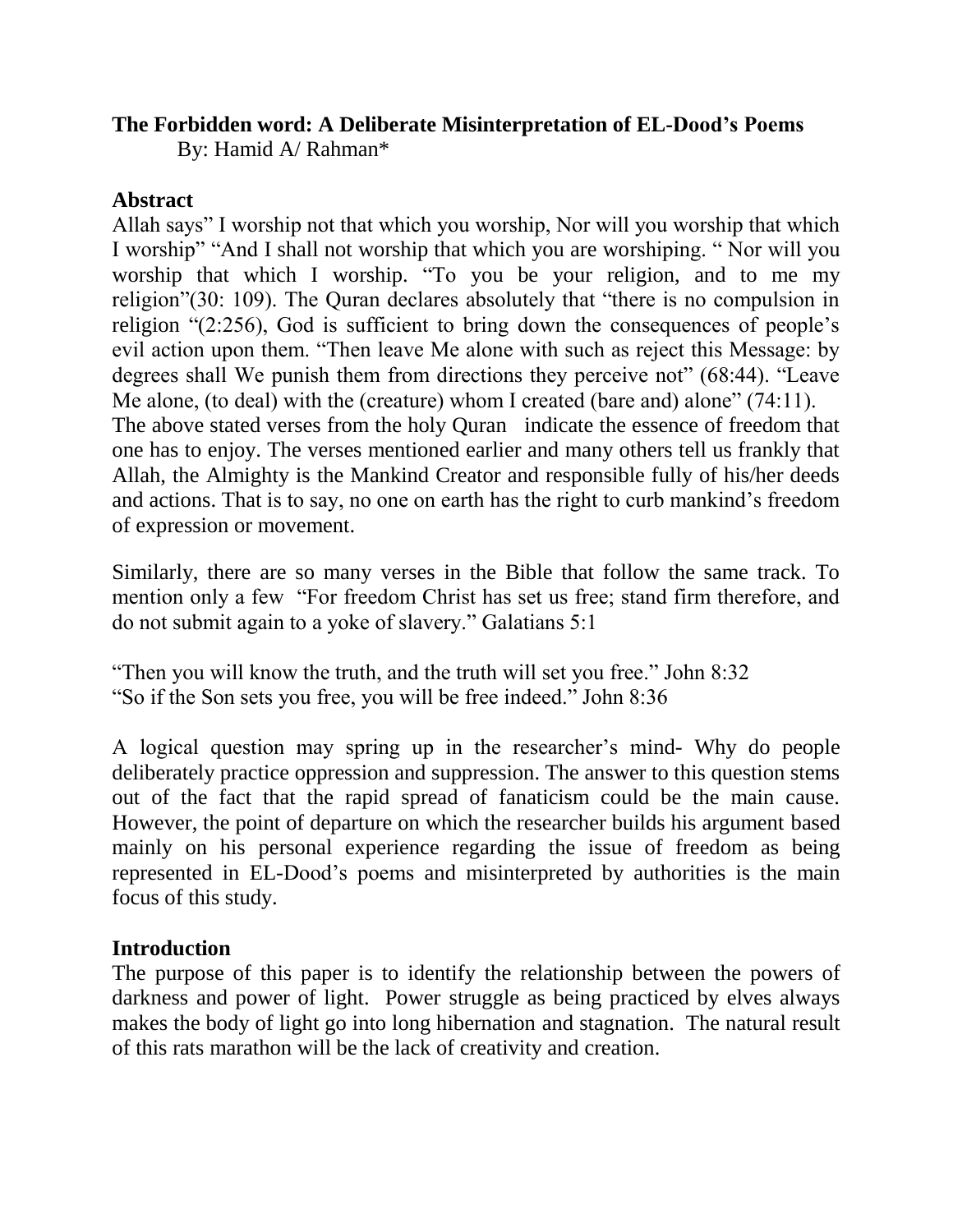Wise nations develop quickly when the rein of words is set free in the space of reality. On the contrary, nations may lag behind if words are curbed and mouths stitched. The inevitable outcome in such atmosphere will remain hostile, unforgiving and unenlightened, but one of the scholar says "behind this mask" there is more than just flesh. Beneath this mask there is an idea – and ideas are bulletproof". On the backdrop of this introduction, lies behind the core of the paper.

The word plays a critical role in any peace process and development. It has the potential to bring people together or divide groups even further (fission and fusion strategy). Thus, peace lovers must accept the role that word plays and develop strategies that utilize media to dilute group divisions and promote peace. But when media is directed towards certain groups, ethnicity or culture as reflected in the Sudan's situation, things won't go forward and ignorance will prevail.

# **Concept of Freedom**

Ibn Khaldoun sums the interplay of freedom and morality when he says "Those" who, of their own free will and without any compulsion, act according to the Qur'an and the Sunnah [the practice of the Prophet] wear the turban of freedom. To put it more clear, the holy Quran in many verses publically supports and advocates the idea of practicing freedom as embodied in the following verse:

### *"Let there arise from amongst you a group(s) which calls to al-Khair (Islam), enjoins al-ma'aruf (good) and forbids al-munkar (evil),* **and** *they are the successful ones."*

This order in the Qur'an to establish a group is an order to establish political parties. This is because the verse has determined the duty of this group as the call to Islam, enjoining the Ma'aruf (good), and forbidding the Munkar (evil). The duty of enjoining Ma'aruf and forbidding Munkar is general and not restricted. It therefore includes the rulers and this implies holding them accountable. The holding of the rulers accountable is a political task performed by political parties and it is the most important task of political parties. Thus the verse indicates the obligation of establishing political parties which would call to Islam, enjoin Ma'aruf and forbid Munkar, and would hold the rulers accountable for their actions and conduct.

If we look at it from other perspective, one can find that in the 'Declaration of the Rights of Man and of the Citizen,' a fundamental document of the French revolution states in article 11: "The free communication of ideas and opinions is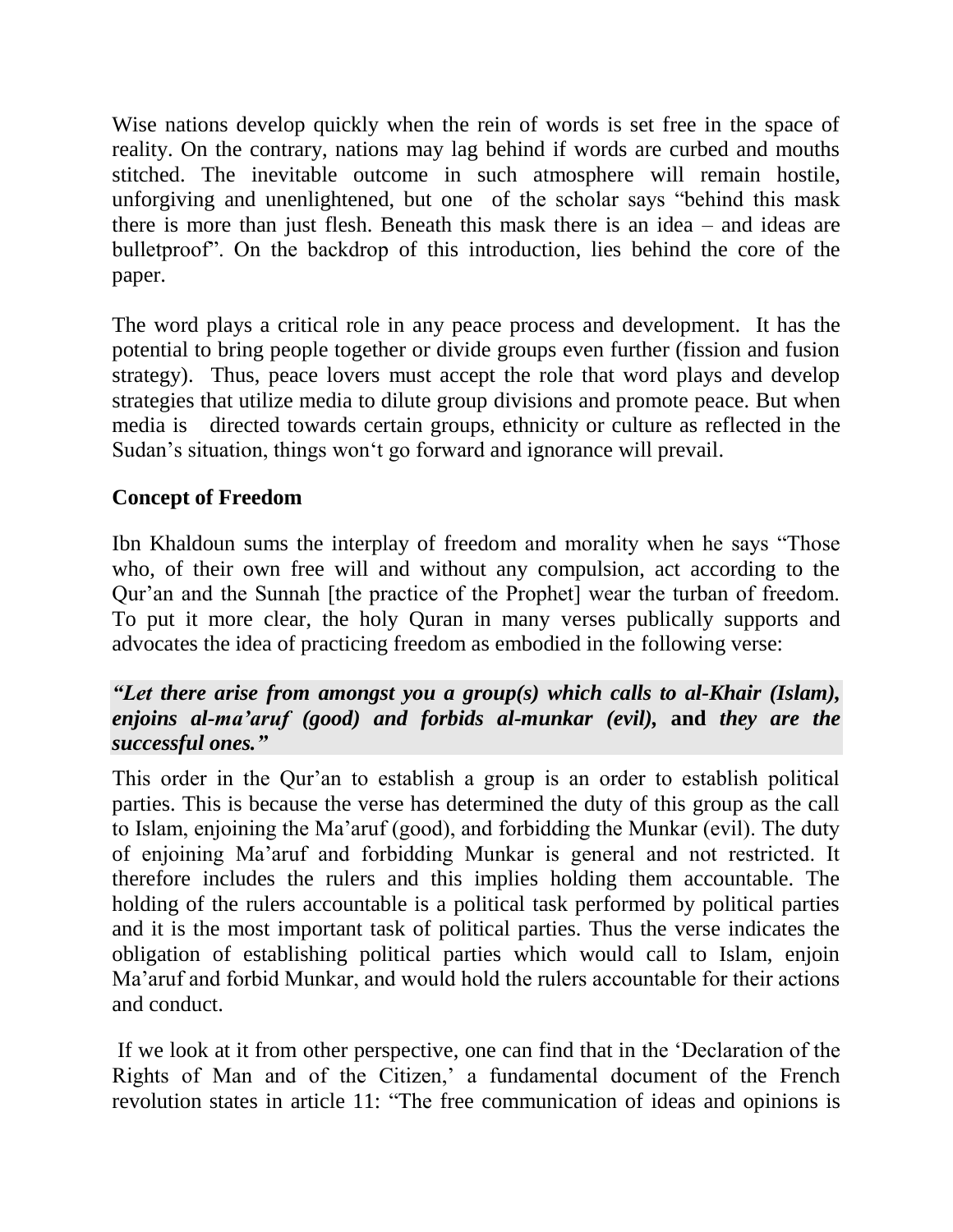one of the most precious of the rights of man. Every citizen may, accordingly, speak, write, and print with freedom, but shall be responsible for such abuses of this freedom as shall be defined by law." Approved by the National Assembly of France, August 26, 1789.

Article 19 of the Universal Declaration of Human Rights adopted by the UN in 1948 states " Everyone has the right to freedom of opinion and expression; this right includes freedom to hold opinions without interference and to seek, receive and impart information and ideas through any media and regardless of frontiers"

Therefore freedom of speech forms one of the cornerstones not only of the western way of life, but of eastern way of life as stated by the holy Quran and for them is considered a fundamental human right. The most tormenting part of it lies on the practicability and applicability as each sees best in the Arab world and here comes the differences in concept and practices. For more illustration, if practice of freedom may lead to throne shaking or for his/her reputation might mar then freedom should go to hell!! This is the doctrine in which the leadership believes in Sudan!

Noam Chomsky summed up the western concept of freedom of speech when he said: "If you believe in freedom of speech, you believe in freedom of speech for views you don't like. Goebbels was in favour of freedom of speech for views he liked. So was Stalin. If you're in favour of freedom of speech, that means you're in favour of freedom of speech precisely for views you despise."

Freedom starts with a principle of self-control, also known as self-ownership. In a free society, each and every person has legal control (or "ownership") of their own body and mind. As such, the concept of freedom refers to a certain type of political empowerment. It refers specifically to equal empowerment. In other words, a free society is one with an equal distribution of legal rights and in which each and every person has as much legal rights as possible.

Again, The famous First Amendment to the US Constitution states "Congress shall make no law respecting an establishment of religion, or prohibiting the free exercise thereof; or abridging the freedom of speech or of the press; or the right of the people peaceably to assemble, and to petition the Government for a redress of grievances.‖ December 15, 1791.

## **The Bitter Experience**

In this paper, the researcher tries to reflect his own experience in time of fear and oppression. In order to express his anger of the miserable situation his country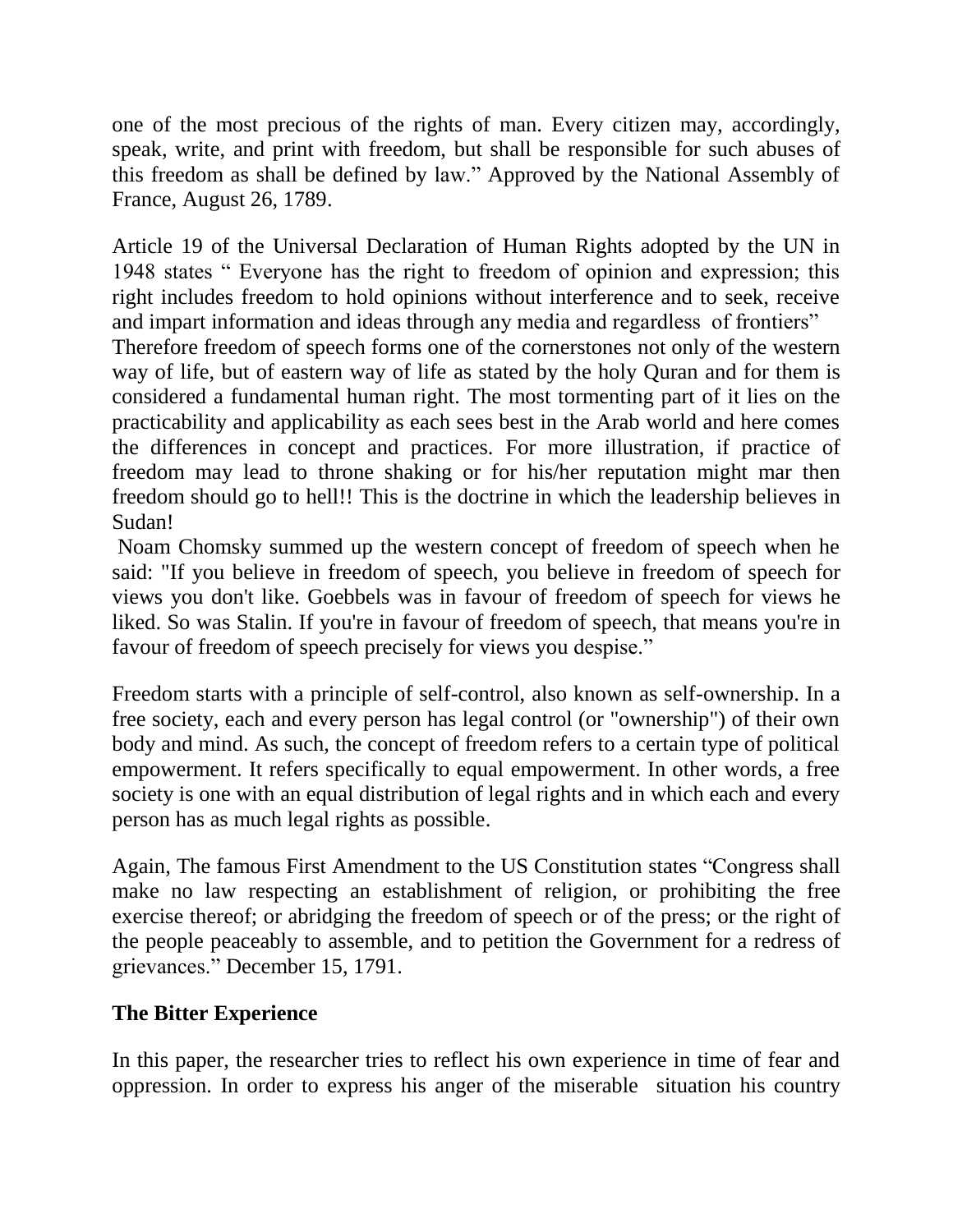reaches and to picture it in a realistic way accompanying with him the only weapon that he has which is the **pen**, because as the researcher believes, the language of violence never settles problems. He, instead, believes entirely on culture of peacetherefore, the only resort on which one can spell out his grievances and misery is the pool of poems. The researcher sets out to write his own poems depicting and picturing the feeling of worry and anxiety. He seems weight down by all cares and afflictions of life in his beloved country.

The researcher one day feels that he has to present his experience of writing poems for the council of Faculty of Arts, where he works; but to his surprise, the dean looks at it mockingly and ironically- why, firstly, because the writer is not a loyalist, hence he has been labeled of practicing blasphemy, secondly, the writer belongs to the western part of the country- means he supports the rebel movements as the NCP supporters think. The conflict of ethnicity begins. What makes the matter worst and compounds the dispute further is the regular reports by the security agents to the National Security and Intelligence Office which in turn believes every story told.

In the process of time, the researcher receives an offer from the British Council to read his poems at the Oxford University. Upon arrival home he has been exposed to all forms of torture and destructive criticism. The series of the chasing continues since then.

Last year, he got an invitation letter from the University of Vlora, Albania to participate in an international conference. To his surprise, he finds himself in the list of the banned personnel. Again, two charges released: Supporter of rebel movements and practicing of **intellectual threat.** He fails to understand the latter charge. The security personnel show him some of his poems which as they think cause **intellectual threat** to the students' minds! They do such things deliberately to put people off the scent.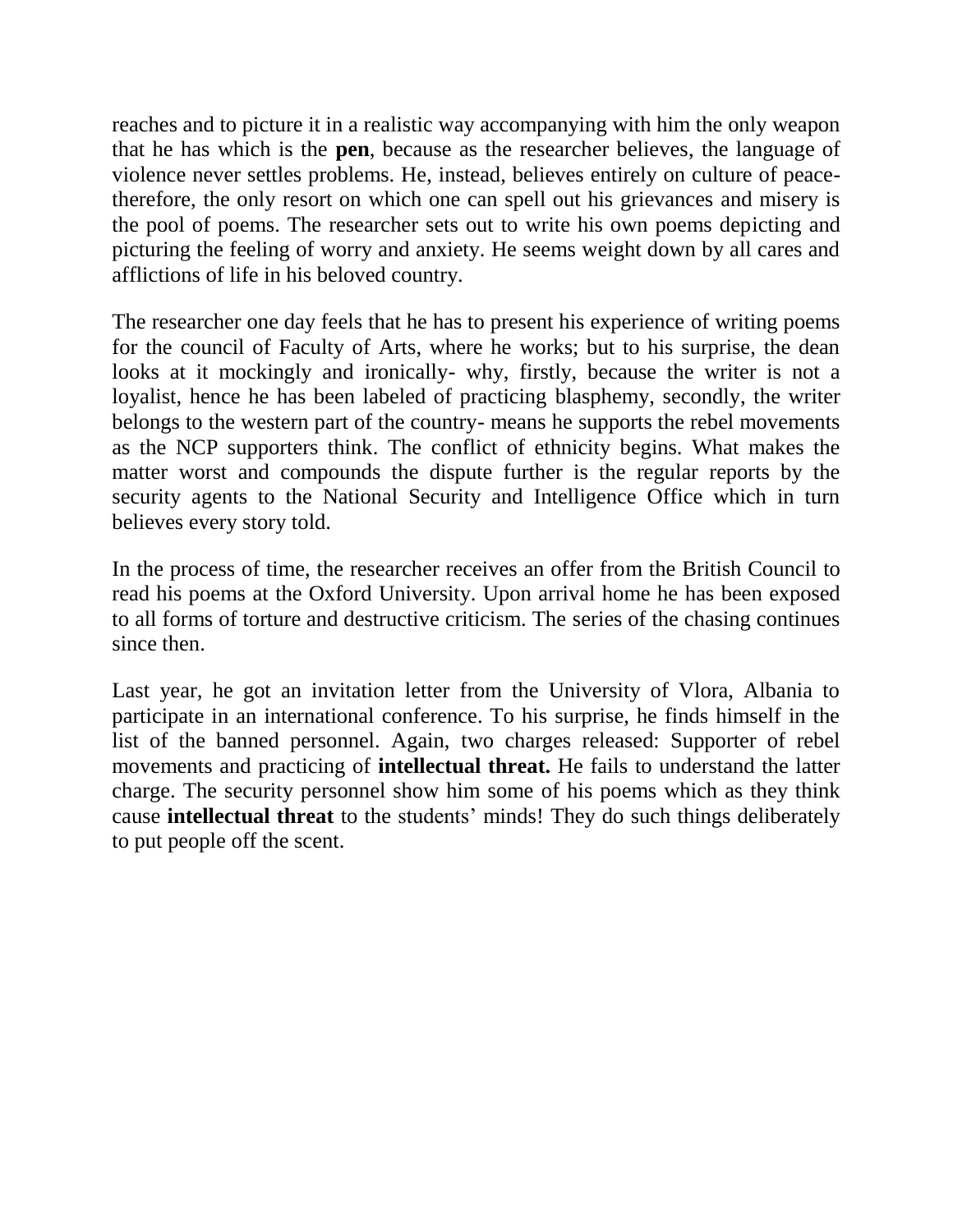#### **The disastrous Poems**

 The poems under question are written by an amateur who is shouldering the cares and pains of his wounded country. But they cause for him a lot of problems and anxiety.

### **The Land of Never Never**

Life that is much more chaotic!! Life that is much more meaningless! Thrusts the worthless into an unexpected prominence! Social foibles and the incongruities of daily life Make the world into an endless rat race; Pyramids' peaks replaced the groundless base! Rein of wordless world, percolated through this barren time; Images of nothingness swathe the now airless citadel of knowledge! Salient features of melancholy characterize our stilted Speechless, soulless and restless cemetery! People are peopled on a peopleless summit, But perched on easily drifted sandy dunes! Wriggling wretchedly for a seat, for fame to gain! Wrestling conventions are done with great fanfare; Theatre of the absurd is presenting a fallacious farce entitled THE FUTILE FUSS, Stay agape, miss it not!

#### **Arab's spring**

Call on her and Scent your breath From her scent! Forget not to honor Us a call, For our scentless soul incensed only By your soulful scent!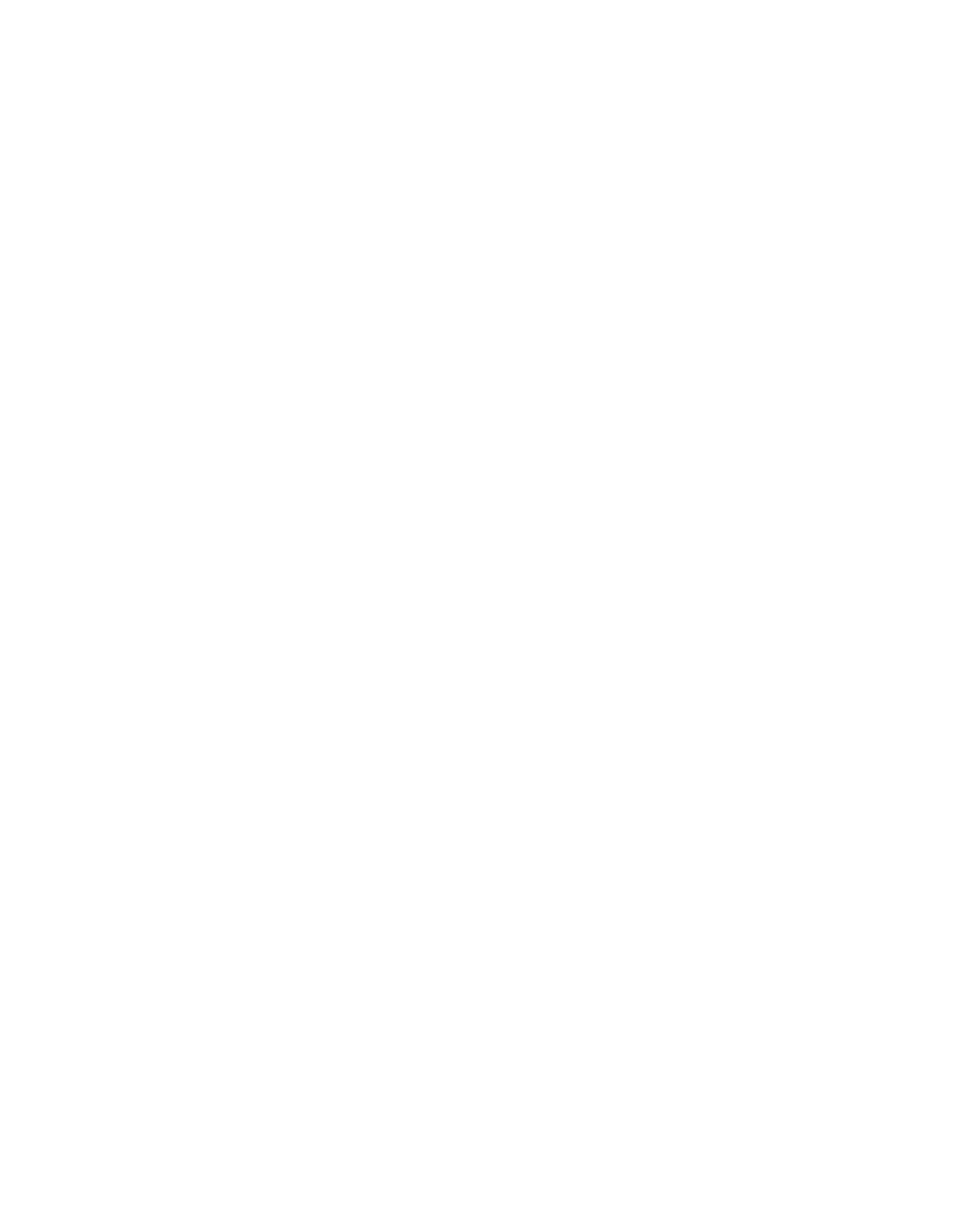### **Cannibalism**

A small ambitious elf kept on galloping rapidly Panting heavily to scramble over a gigantic rocky mountain! Gushing blindly over himself! It is gibberish – he is goody, goody! This road is untrodden by elves Not a short walk to cover in a day, Great glory is the citadel, upon which the aspiration is sealed, Pegging a banner is not an easy journey as many elves think! It is a complicated one! If the elf wants to get up to the Peak victoriously and happily He needs to pay for his happiness! Plunging into means of vice and wickedness Will never settle the elves high upon the castle. Temptations are irresistible -Only for the weak, Weak before the irresistible temptations lose conscience. Conscience is what we await for to return from Its haphazard meander around the globe!

## **An Apple of Hypocrisy**

An apple of hypocrisy presented to the theatre of Nihilism!! The dazzling lights of the stage of reality Clear up the grey areas of fraud!! Hyenas, gibbons, foxes and wolves Station on corners that each sees best! The apple is the gift of the RED DEVIL!! Each slyly trying to snatch it, Getting the blessing. With heartfelt joy to send it back to the DEVIL Aiming to please Him!! The DEVIL wedging himself amongst the HONEST!! Stealthily beckoning to the DISHONEST! Serpent of smoke ascends upward, Smacks of scandal creep in, The fleshy apple blasts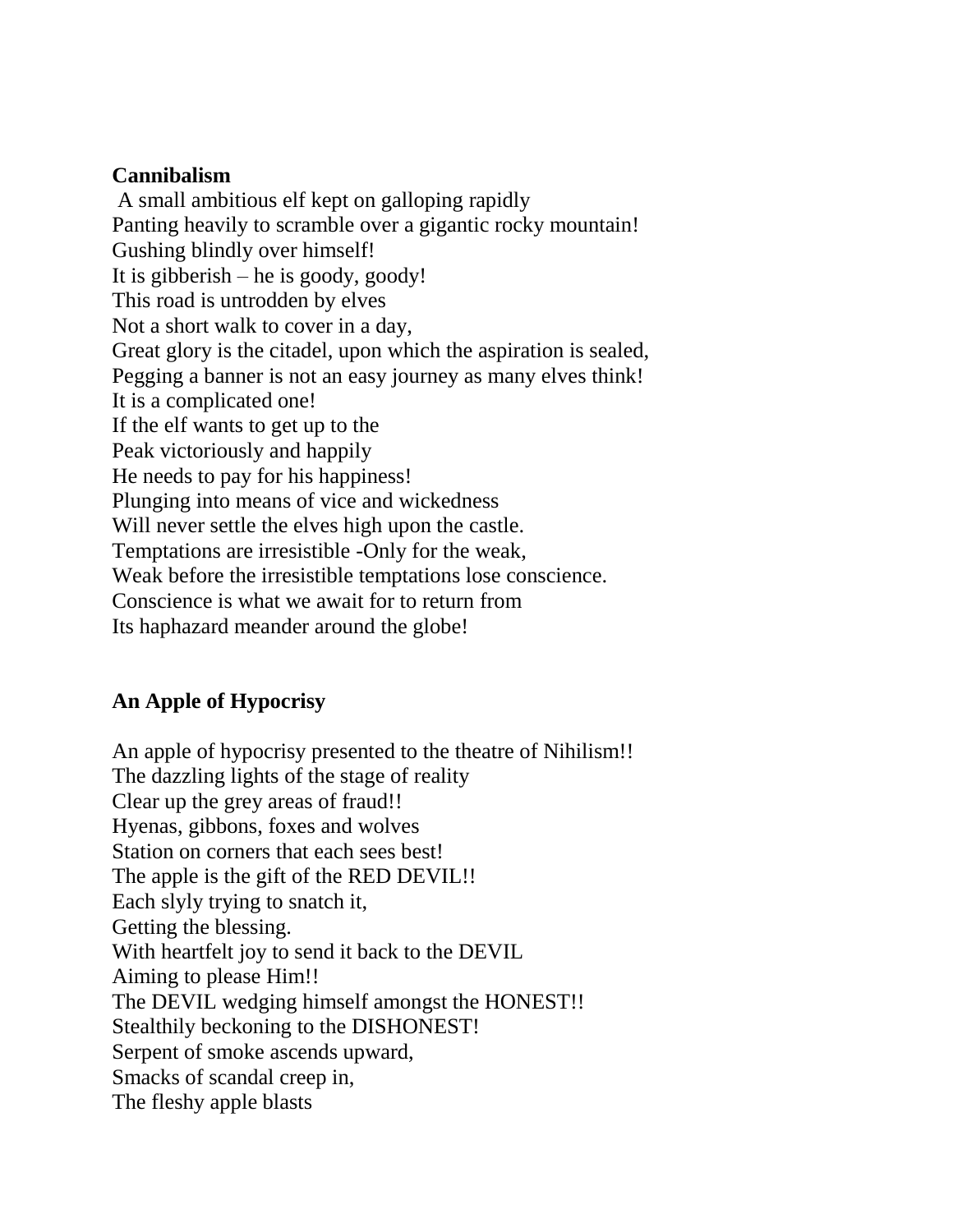Small fleas of shame that all it yields!

## **A sly Fox**

A sly fox invites the Doves and Serpents for a banquet! This invitation, punctuated by previous small ones Behind the curtain! Serpents' saliva flow, waiting impatiently, For the would be Dukedom! Doves, innocently, stare for a twinkling star The fox, cunningly, combs the distances, bare- foot to and fro Polishing his known image and bleaching his yellow teeth! For the swivel seat, the fox, shamelessly pants! His words begin to suggest an inviting dubious transaction! News of feigned hospitality spread The honorable maintain a distance- watching! The banquet's time draws nearer. Avenue: on a high place. Serpents and doves pile up, The fox, on their bodies, climbs up, Kicks the heap out! Looks down at their scattered bodies! On high, upon the summit, The fox laughs! Doves wander, Serpents scavenge, Honorable, still on yonder

### **Conclusion**

Freedom of expression, I believe, is a way to freedom of body and soul. The souls that fly far off beyond horizon in the world of confidence, capacity building, togetherness, oneness, unity, integrity and solidarity. Let us come together and answer the call of communal life whereby the doctrine of love replaces hatred, fusion replaces fission, discussion replaces argument, intimacy replaces differences. I will conclude, by referring to P.B Shelly's "love philosophy"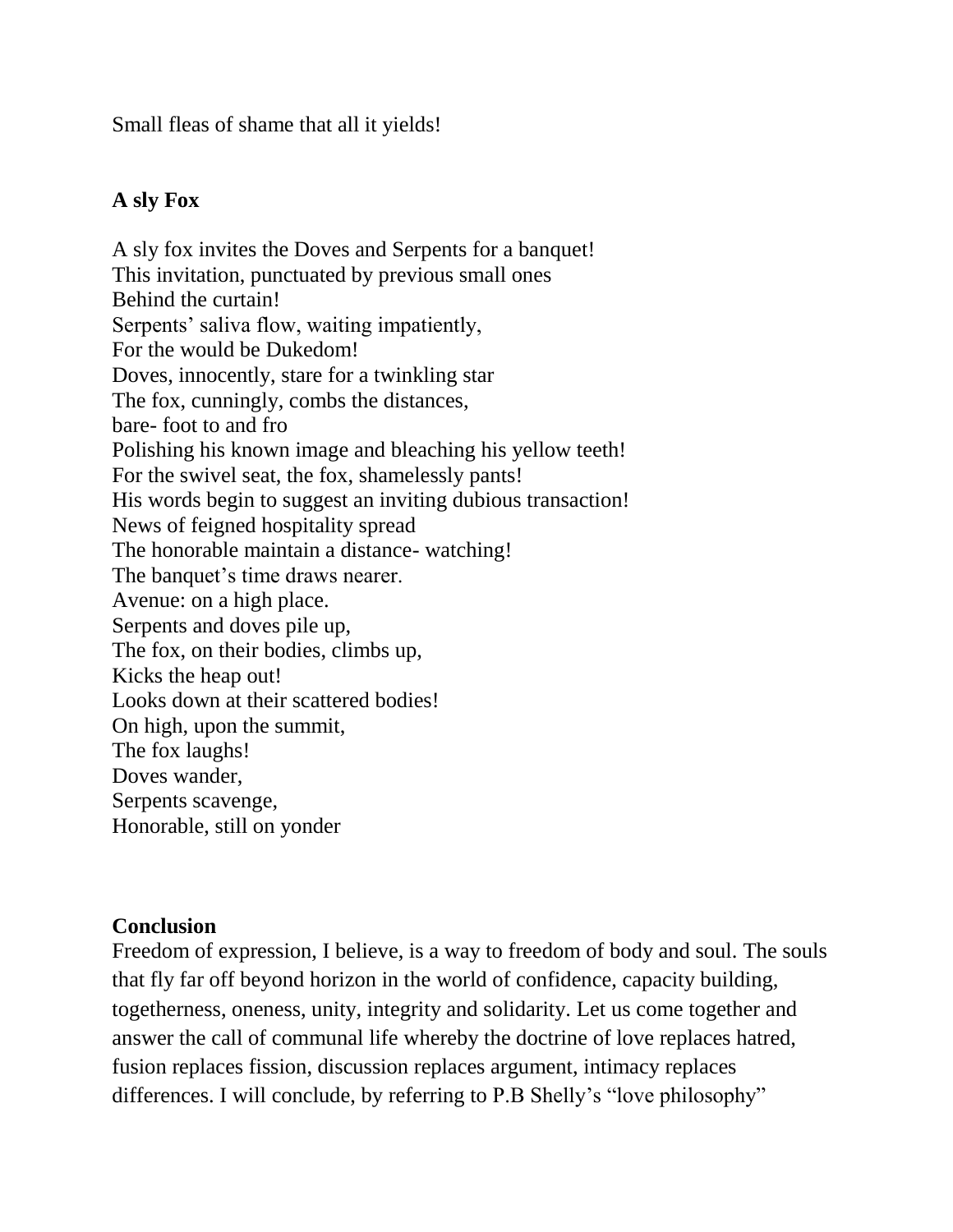The fountains mingle with the river And the rivers with the ocean, The winds of heaven mix for ever With a sweet emotion; Nothing in the world is single, All things by a law divine In one another's being mingle— Why not I with thine?

See the mountains kiss high heaven, And the waves clasp one another; No sister-flower would be forgiven If it disdain'd its brother; And the sunlight clasps the earth, And the moonbeams kiss the sea— What are all these kissings worth, If thou kiss not me?